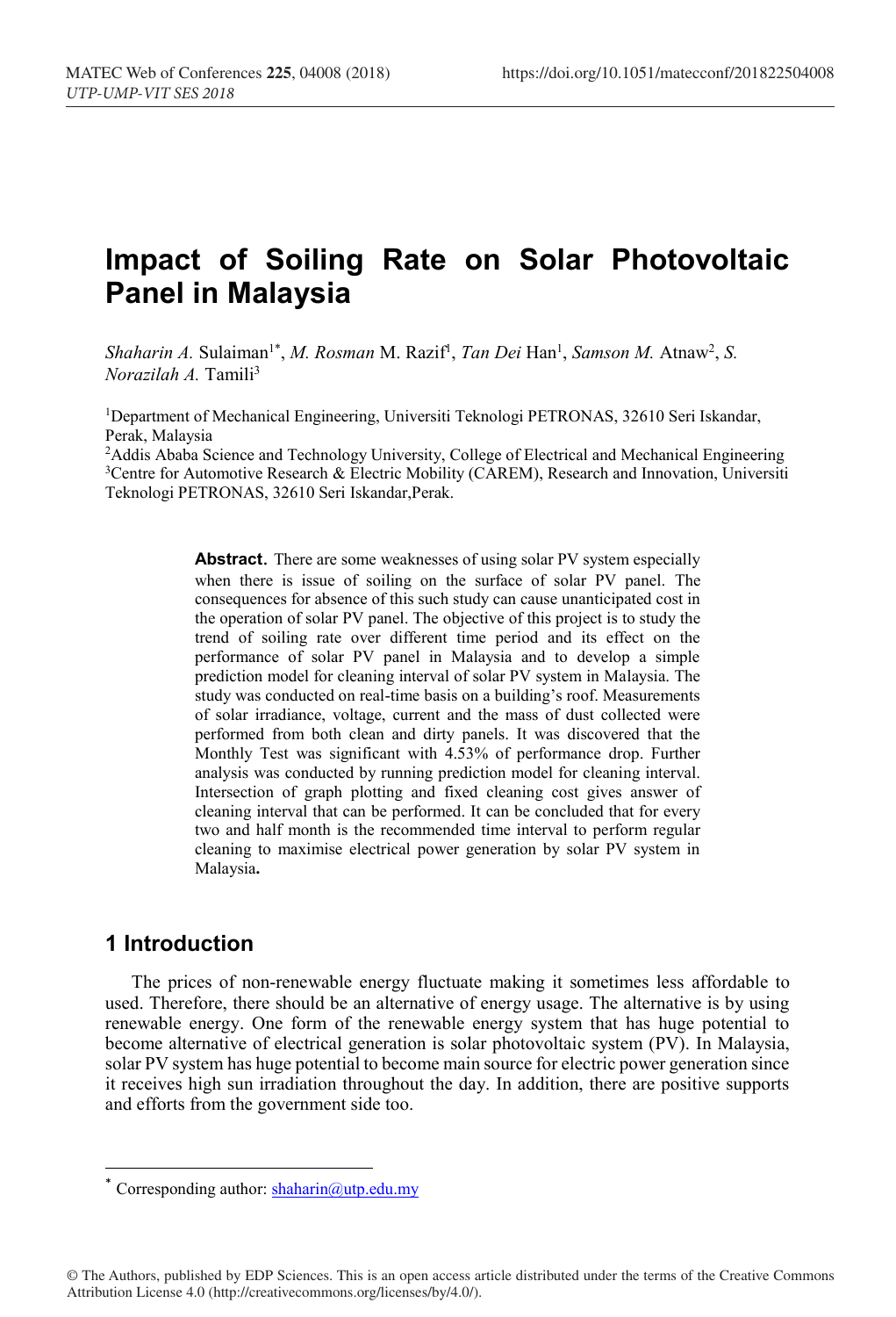For example, the establishment of Feed-in Tariff (FiT) that allows the owners of solar PV panel to sell their clean energy to distribution licensee for a fixed number of years [1]. Another major reason degradation of solar PV panel system is due to soiling rate on the panels. Soiling is a term for environmental factor that caused the accumulation of particles on the surface of solar PV panel, which prevents the solar radiation to interact with the solar PV cells. In the present work, the trend of soiling rate over different time period and its effect on the performance of solar PV panel was studied. In this study, mono-crystalline photovoltaic solar panel was used. This type of solar panel was chosen since it has the highest efficiency compared to the other type of solar PV panels. Using other type of solar PV panel can influence the accuracy of the study since it not represents real situation in Malaysia. This is because monocrystalline solar PV panel is the type that been widely used in Malaysia. The outcome of this project would enable to develop a simple prediction model for cleaning interval of solar PV system in Malaysia.

# **2 Methodology**

In the present study, important steps related to the objective of the study were taken. Important data such as solar irradiance, voltage, current and mass of dust were collected. The data then was used to analyse the performance drop of solar PV panel.

### **2.1 Location of experiment**

The experiment location is located at the rooftop of Research and Development Building Universiti Teknologi PETRONAS in Perak, Malaysia. This building is a four-storey height with a green building index certification. At the rooftop of the building, there is open space area. This open space area is allocated for solar PV panels side installation that used for renewable energy research and electricity.

### **2.2 Experiment setup**

Figure 1 shows block diagram arrangement of solar PV panels and dummy glass panels with their circuit to the data logger and PC while the actual equipment set-up for the experiment is shown in Figure 2. These figures represent how the experiments were running. Generally, a pair of solar PV panels and dummy glass panels was used.





**Fig. 1.** Block diagram arrangement for dummy glass panels and solar PV panels

**Fig. 2.** Equipment set up.

Figure 3 shows the method on how the dust was being collected using the cloth. To obtain the mass of the dust, the mass of the cloth had been measured before wiped the surface of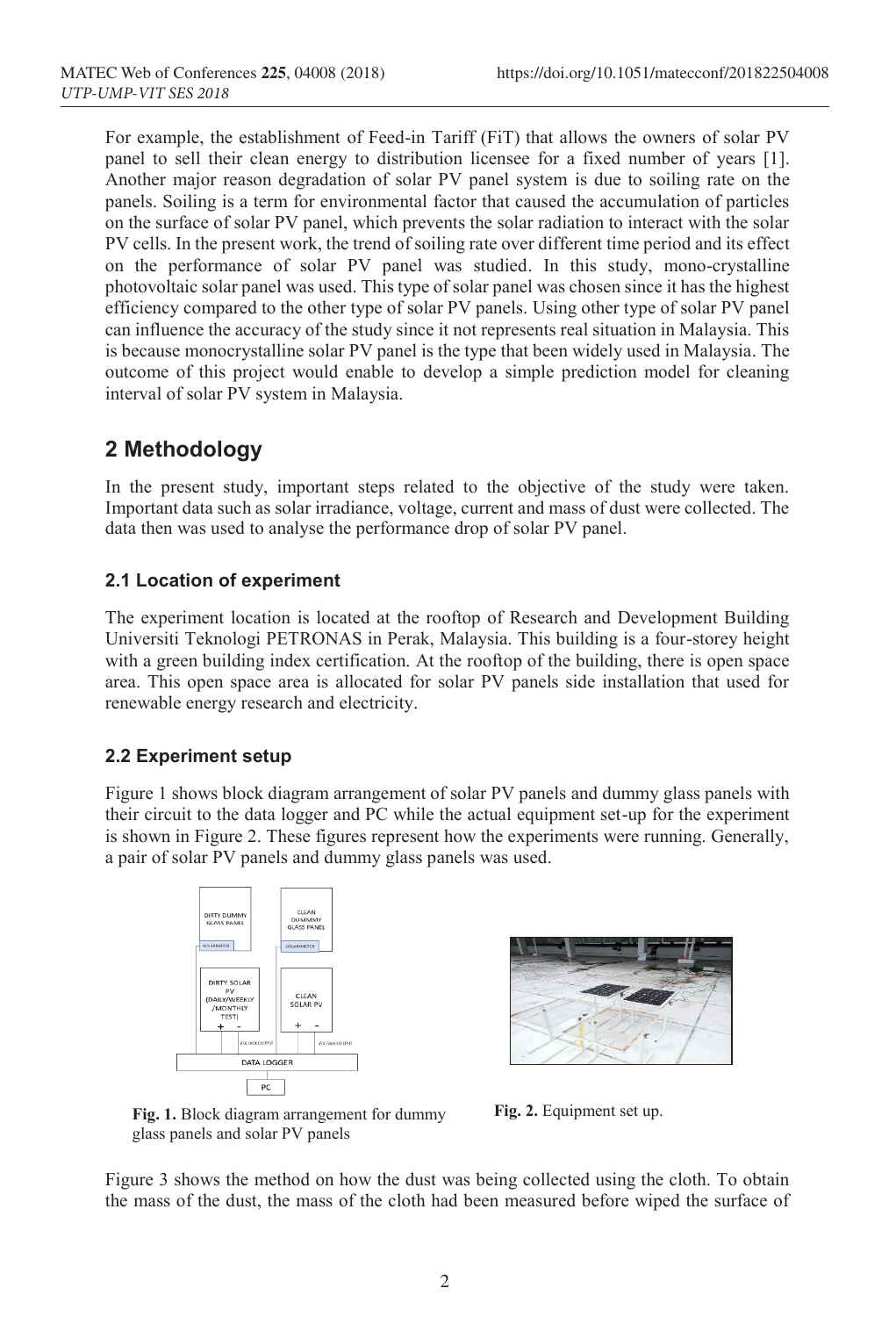solar PV and after wiped the surface of solar PV. The difference in mass indicate the mass of the dust accumulate on the surface of solar PV.



**Fig. 3.** Wiping surface of solar PV panel

### **2.3 Experiment procedures**

In each experiment, the power output and solar irradiation from clean panels and dirty panels were measured simultaneously. The clean panels were used as a reference to determine performance drop of dirty panels. Four different tests were conducted which consist of daily, weekly, monthly and continuously monthly test. For each type of test, three-times data measurement have been taken. This was to ensure the consistency of result obtained. Table 1 shows the different between type of experiment conducted.

**Table 1.** Different experiment conducted on dirty panels to test measured periods for the dirty panels

| <b>Test</b>                                                | <b>Daily Test</b> | <b>Weekly Test</b> | <b>Monthly Test</b> | <b>Continuous</b><br><b>Monthly Test</b>      |
|------------------------------------------------------------|-------------------|--------------------|---------------------|-----------------------------------------------|
| Days of dirty panels<br>been exposed to the<br>environment | . day             | 7 days             | 30 days             | Stating from day 1<br>until end of experiment |

### **2.4 Experiment data testing**

Meanwhile, to achieve the second objective of the project, the following experimental procedure was performed. The data of performance drop from Continuous Monthly Test was converted into losses in RM.

# **3 Results and discussions**

In this section, result and discussion is presented to study the soiling rate of solar PV panel in Malaysia. There were three type of test which were daily test, weekly test and monthly test. It was observed that the weather was good since there was no rain. All type of tests started from 10:00 until 17:00. Figure 4 and Figure 5 shows the trend of solar irradiance and variation of power generation with time for the monthly test



**Fig. 4.** Result of solar irradiance on monthly test

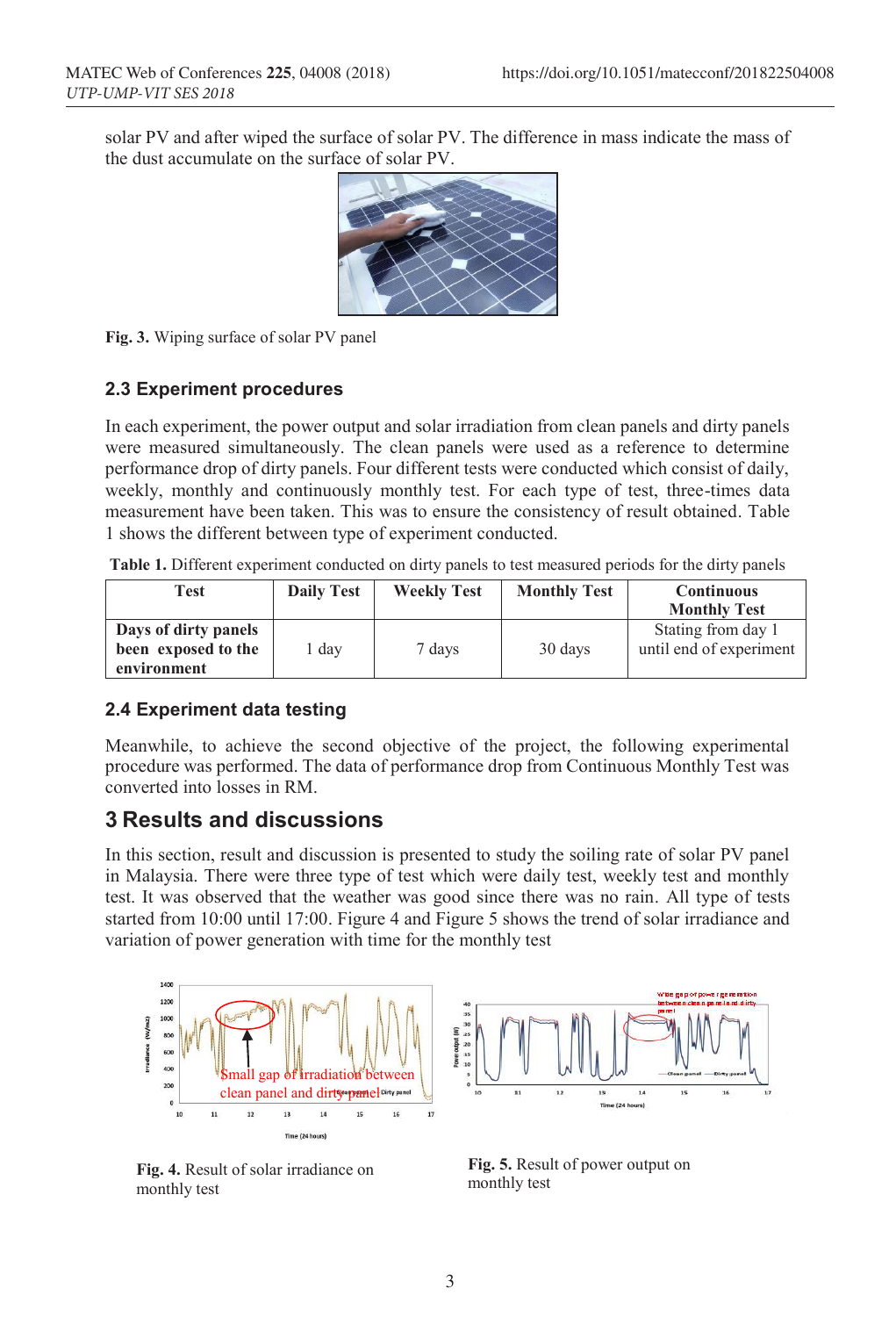### **3.1 Daily test, weekly test and monthly test**

Figure 6 shows the relationship between the performance drop and mass of dust accumulated for daily test. For the overall figure, the trend can be observed when the mass of dust accumulated is increased, the performance drop also increased. the highest mass of dust collected is 0.015 gram that resulted the highest performance drop which is 0.59% for the daily test. Figure 7 shows the relationship between the performance drop and mass of dust accumulated. The trend that can observed from the figure is, when the mass of dust accumulated on solar PV increased, the performance drop is also increased. The highest mass of dust recorded for weekly test is 0.03g with the highest performance drop which is 2.45%. Figure 8 shows the relationship between the performance drop and mass of dust accumulated. For the overall figure, the trend can be observed when the mass of dust accumulated decreased, the performance drop also decreased. The highest mass of dust collected is 0.04 gram that resulted the highest performance drop which is 5.92% for the monthly test.



**Fig. 6.** Relationship between mass of dust and performance drop for daily test

**Fig. 7.** Relationship between mass of dust and performance drop for weekly test



**Fig. 8.** Relationship between mass of dust and performance drop for monthly test

### **3.2 Summary for All Test**

Comparison study and analysis has been conducted between the three types of test. The average mass of dust accumulated and average of performance drop from each type of test is being presented in Figure 9. In he left vertical axis represents the measurement of dust in gram while the right vertical axis represents the performance drop measurement of dirty solar PV panel. The blue bar charts are the average mass of dust for each type of test while the purple bar charts are the average performance drop for every type of test. From the figure, it can be concluded that the soiling rate and mass increase when the time taken for solar PV panel being exposed to the environment is longer. It can be concluded that the performance drop of Daily and Weekly Test was not significant but the monthly test was significant with 4.53% of performance drop.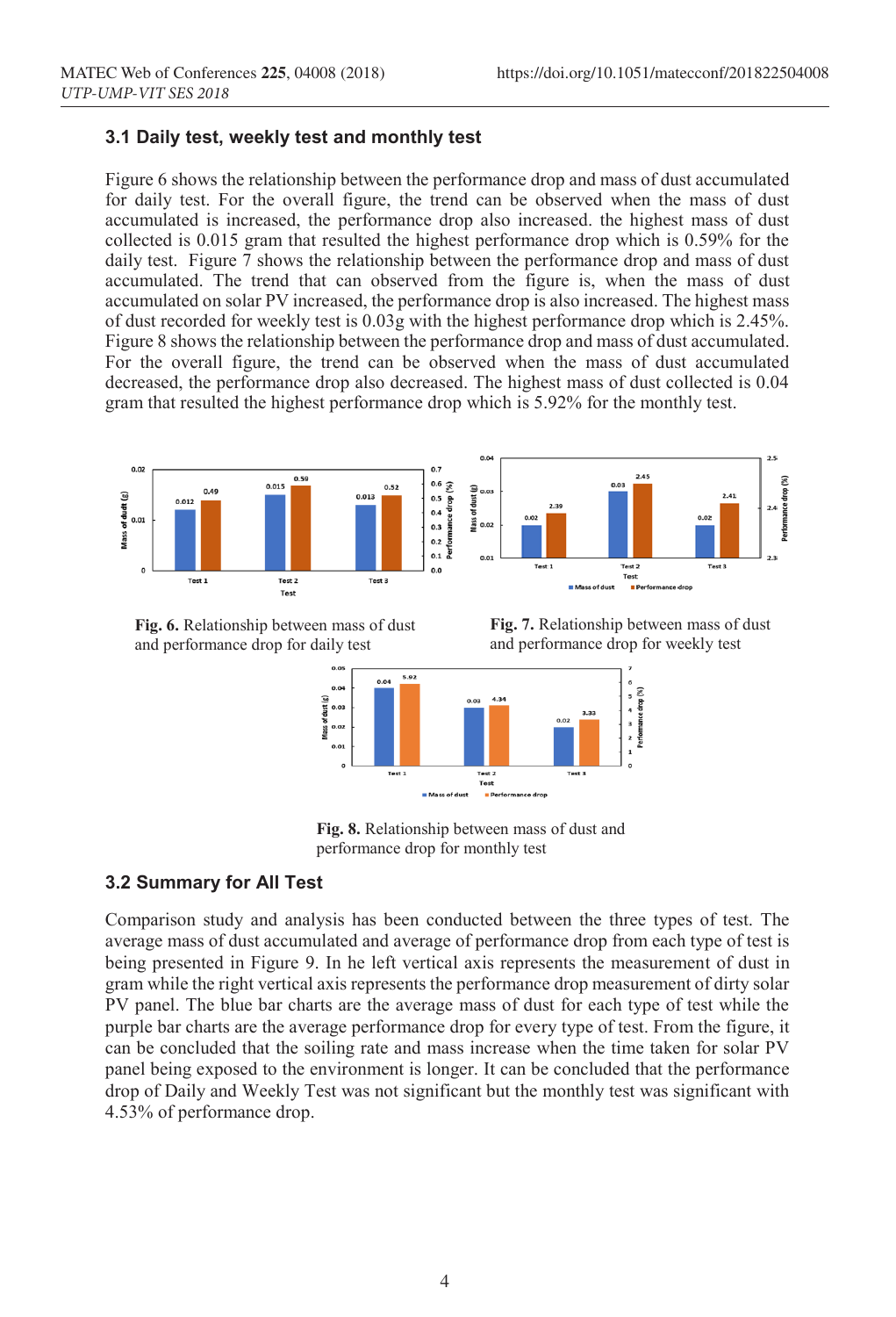

**Fig. 9.** Summary reading of all tests

#### **3.3 Prediction model for cleaning interval**

For industrial sector, solar power plant with capacity of 1000 kW is chosen as model plant. The losses calculation was constructed based on FiT tariff. In this calculation, industrial sector of solar power plant obtains FiT rates under RM 0.8819 per kWh. From the industrial visit to Maju Perak solar power plant in Gopeng, Perak, the data obtained shows that cleaning cost for the plant capacity of 1000kW is RM 6000 [15]. Therefore, it can be calculated that the cleaning cost for every 1kW capacity is RM 6.00. Table 2 shows the cost of cleaning for respective of solar power plant capacity.

| Time<br>(month) | Performance<br>drop (%) | <b>Energy</b><br>losses<br>(kW) | <b>Estimated</b><br>irradiation<br>per day<br>(h) | <b>Losses</b><br>per<br>day<br>(RM) | Monthly<br>losses<br>(RM) |
|-----------------|-------------------------|---------------------------------|---------------------------------------------------|-------------------------------------|---------------------------|
| 1st             | 5.85                    | 58.5                            |                                                   | 103.18                              | 3095.47                   |
| 2nd             | 10.26                   | 102.6                           |                                                   | 180.97                              | 5428.98                   |
| 3rd             | 13.59                   | 135.9                           |                                                   | 239.70                              | 7191.01                   |
| 4th             | 17.59                   | 175.9                           |                                                   | 310.25                              | 9307.57                   |

**Table 2.** Cleaning cost for respective solar power plant capacity

Figure 10 shows the performance drop for Continuous Monthly Test. The vertical axis represents the performance drop and horizontal axis represents the monthly test basis. In the first month which was on August 2017, the performance drop of solar PV panel that recorded was 5.85%, followed by the second month (September 2017) which was 10.26%, third month (October 2017) which was 13.59% and fourth month (November 2017) was 17.59%. Table 3 shows the amount of loses per month for 1000kW model plant. The data of performance drop used in the table was from Continuous Monthly Test. Figure 11 shows the graph of Monthly Losses (RM) against Time (month) for 1000kW model plant.





**Fig. 10.** Summary reading of all test **Fig. 11.** Graph of Monthly Losses (RM) against Time (month) for 1000kW model plant